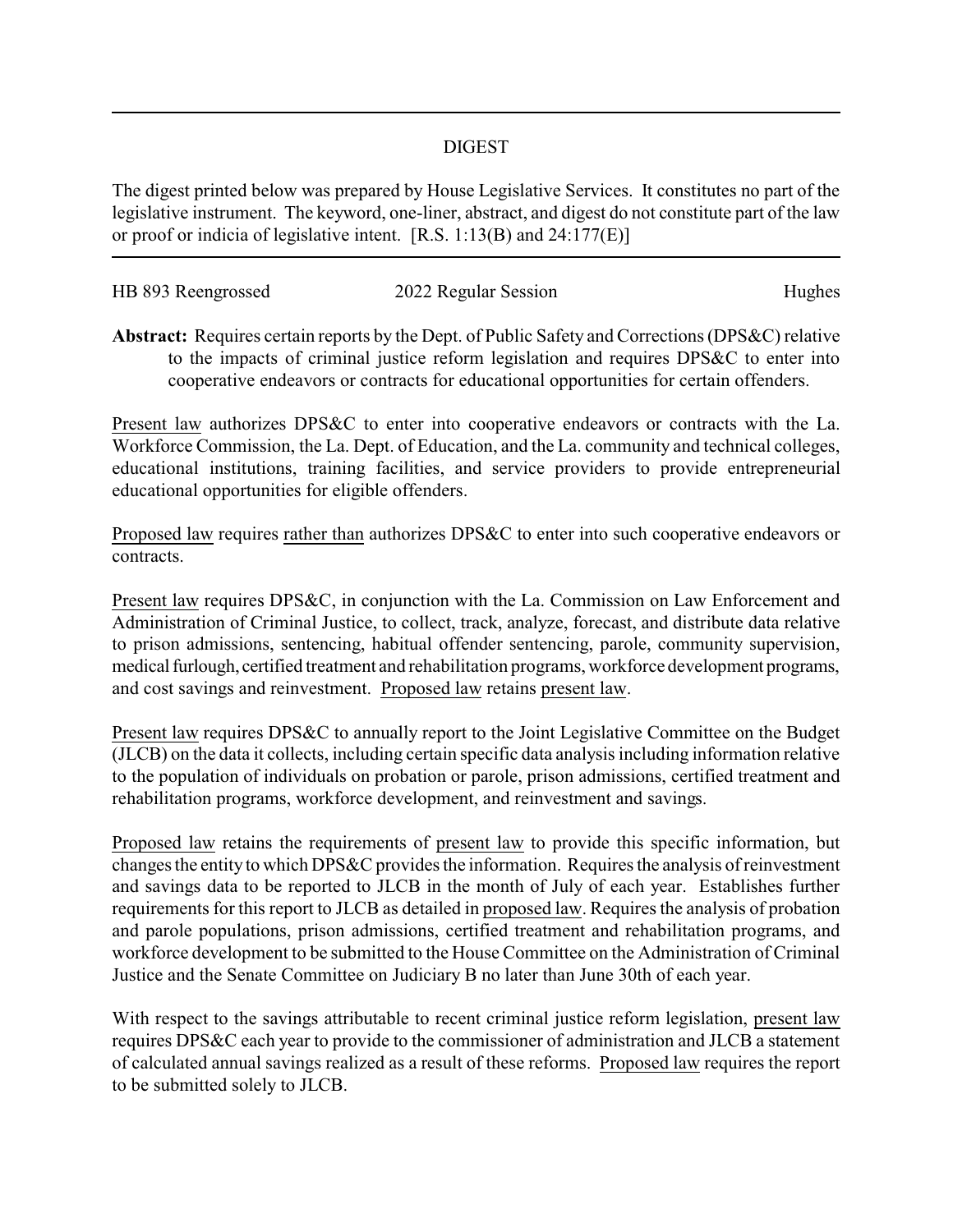Present law deems 50% of the annual savings a bona fide obligation of the state and establishes the following allocation for that portion of the savings:

- (1) 30% of the 50% is allocated to DPS&C to award incentive grants to parishes, judicial districts, and nonprofit community partner organizations to expand evidence-backed prison alternatives and reduce admissions to the state prison system.
- (2) 20% of the 50% is allocated to the La. Commission on Law Enforcement and the Administration of Criminal Justice to award competitive grants for victim services.
- (3) 50% of the 50% is allocated to DPS&C for targeted investments in reentry services, community supervision, educational and vocational programming, transitional work programs, and contracts with parish jails and other local facilities that house state inmates to incentivize expansion of recidivism reduction programming and treatment services.

Present law deems an additional 20% of the total annual savings a bona fide obligation of the state and allocates the amount to DPS&C for juvenile justice initiatives and programs.

Proposed law retains present law but bases the percentage on the total amount of savings instead of the bonafide amounts as follows:

- (1) 15% to DPS&C to award incentive grants to parishes, judicial districts, and nonprofit community partner organizations to expand evidence-backed prison alternatives and reduce admissions to the state prison system.
- (2) 10% to the La. Commission on Law Enforcement and the Administration of Criminal Justice to award competitive grants for victim services.
- (3) 45% to the La. Community and Technical College System for targeted investments in educational and vocational training aimed at recidivism reduction programing for adult and juvenile offenders. Proposed law further requires the La. Community and Technical College System to report to the legislature by Dec. 15 of each year.

Proposed law retains the requirement of present law that 70% of the annual savings be deemed a bona fide obligation of the state.

As previously noted, proposed law requires DPS&C to submit a report each year to JLCB regarding the savings from criminal justice reform legislation. Proposed law requires the report to contain information on all offenders in state facilities, offenders sentenced to DPS&C who are in the custody of the sheriff or other local governing authority, and youth in the custody or under supervision of the office of juvenile justice for each of the following topics:

(1) The total annual savings and the calculation used to determine the savings pursuant to proposed law.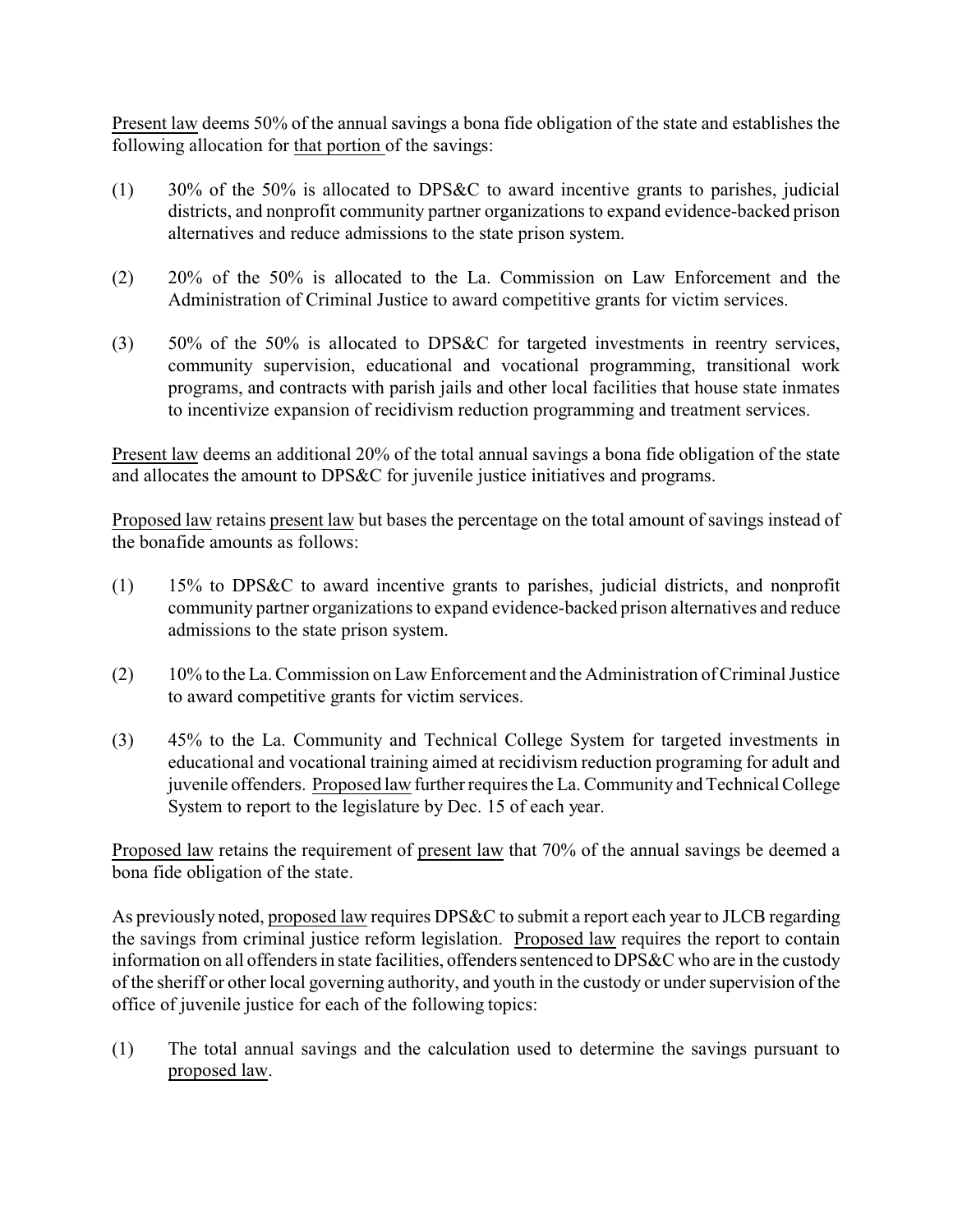- (2) The amounts allocated pursuant to proposed law and present law and a description of how DPS&C has used the funds in past fiscal years through FY 2014-2015 and how it plans to use the funds in the current fiscal year.
- (3) A comparison of the number of individuals eligible for educational and vocational programming, the number of participants in educational and vocational programming, and the total amount expended on the programming from justice reinvestment funds and any additional sources of funds for the immediately preceding fiscal year and each prior fiscal year through FY 2014-2015.
- (4) A comparison of recidivism rates for individuals receiving community-based services, individuals receiving educational and vocational programming, and individuals receiving a combination of community-based services and educational and vocational programming for the immediately preceding fiscal year and each prior fiscal year through FY 2014-2015.
- (5) A comparison of post-incarceration employment rates for individuals who received educational and vocational programming for the immediately preceding fiscal year and each prior fiscal year through FY 2014-2015.

(Amends R.S. 15:827.1(E)(2), 827.2(A)(2) and (3), and 827.3; Repeals R.S. 15:827.2(D)(7))

## Summary of Amendments Adopted by House

The Committee Amendments Proposed by House Committee on Administration of Criminal Justice to the original bill:

1. Require rather than authorize DPS&C to enter into cooperative endeavors or contracts with the La. Workforce Commission, the La. Dept. of Education, and the La. community and technical colleges, and service providers for educational opportunities for certain offenders.

## The House Floor Amendments to the engrossed bill:

- 1. Remove proposed law which required the following:
	- (a) 25% of annual savings to be allocated to DPS&C for targeted investments in reentry services, community supervision, educational and vocational programming, transitional work programs, and contracts with parish jails and other local facilities to incentivize expansion of recidivism reduction programming and treatment services.
	- (b) DPS&C to use the money to provide educational and vocational programming to no less than 50% of eligible individuals each year.
	- (c) 20% of annual savings to be allocated to DPS&C for juvenile justice initiatives